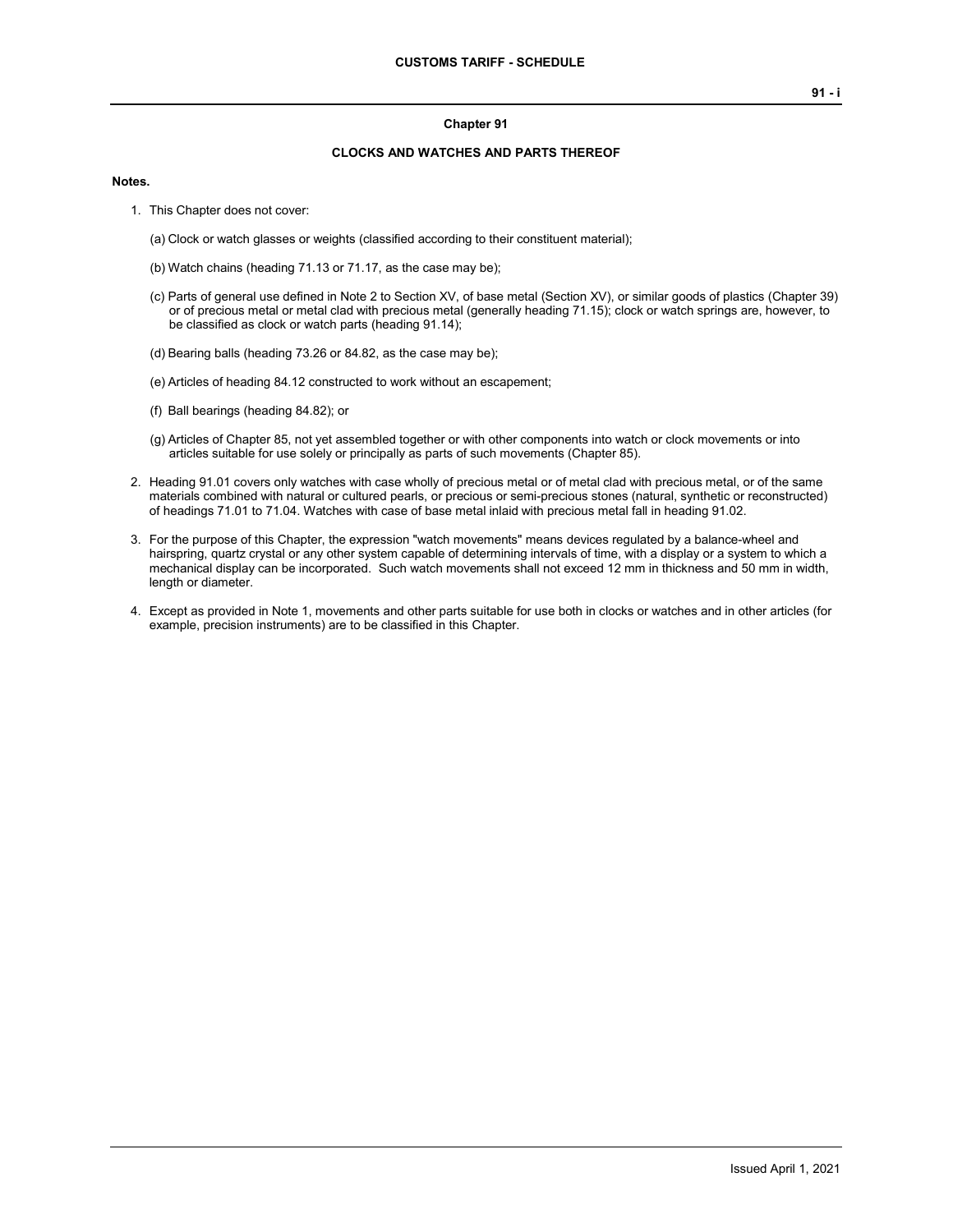## **CUSTOMS TARIFF - SCHEDULE**

| <b>Tariff</b><br>Item   | <b>SS</b> | <b>Description of Goods</b>                                                                                                                       | Unit of<br>Meas. | <b>MFN</b><br><b>Tariff</b> | <b>Applicable</b><br><b>Preferential Tariffs</b>                                                                                     |
|-------------------------|-----------|---------------------------------------------------------------------------------------------------------------------------------------------------|------------------|-----------------------------|--------------------------------------------------------------------------------------------------------------------------------------|
| 91.01                   |           | Wrist-watches, pocket-watches and other watches, including stop-<br>watches, with case of precious metal or of metal clad with precious<br>metal. |                  |                             |                                                                                                                                      |
|                         |           | -Wrist-watches, electrically operated, whether or not incorporating a<br>stop-watch facility:                                                     |                  |                             |                                                                                                                                      |
|                         |           | 9101.11.00 00 - - With mechanical display only                                                                                                    | <b>NMB</b>       | 5%                          | CCCT, LDCT, UST,<br>MXT, CIAT, CT, CRT,<br>IT, NT, SLT, PT, COLT,<br>JT, PAT, HNT, KRT,<br>CEUT, UAT, CPTPT,<br>UKT: Free<br>GPT: 3% |
| 9101.19.00 00 - - Other |           |                                                                                                                                                   | <b>NMB</b>       | 5%                          | CCCT, LDCT, UST,<br>MXT, CIAT, CT, CRT,<br>IT, NT, SLT, PT, COLT,<br>JT, PAT, HNT, KRT,<br>CEUT, UAT, CPTPT,<br>UKT: Free<br>GPT: 3% |
|                         |           | -Other wrist-watches, whether or not incorporating a stop-watch facility:                                                                         |                  |                             |                                                                                                                                      |
|                         |           | 9101.21.00 00 - - With automatic winding                                                                                                          | <b>NMB</b>       | 5%                          | CCCT, LDCT, UST,<br>MXT, CIAT, CT, CRT,<br>IT, NT, SLT, PT, COLT,<br>JT, PAT, HNT, KRT,<br>CEUT, UAT, CPTPT,<br>UKT: Free<br>GPT: 3% |
| 9101.29.00 00 - - Other |           |                                                                                                                                                   | <b>NMB</b>       | 5%                          | CCCT, LDCT, UST,<br>MXT, CIAT, CT, CRT,<br>IT, NT, SLT, PT, COLT,<br>JT, PAT, HNT, KRT,<br>CEUT, UAT, CPTPT,<br>UKT: Free<br>GPT: 3% |
|                         |           | -Other:                                                                                                                                           |                  |                             |                                                                                                                                      |
| 9101.91                 |           | --Electrically operated                                                                                                                           |                  |                             |                                                                                                                                      |
|                         |           | 9101.91.10 00 - - - Stop-watches                                                                                                                  | <b>NMB</b>       | Free                        | CCCT, LDCT, GPT,<br>UST, MXT, CIAT, CT,<br>CRT, IT, NT, SLT, PT,<br>COLT, JT, PAT, HNT,<br>KRT, CEUT, UAT,<br>CPTPT, UKT: Free       |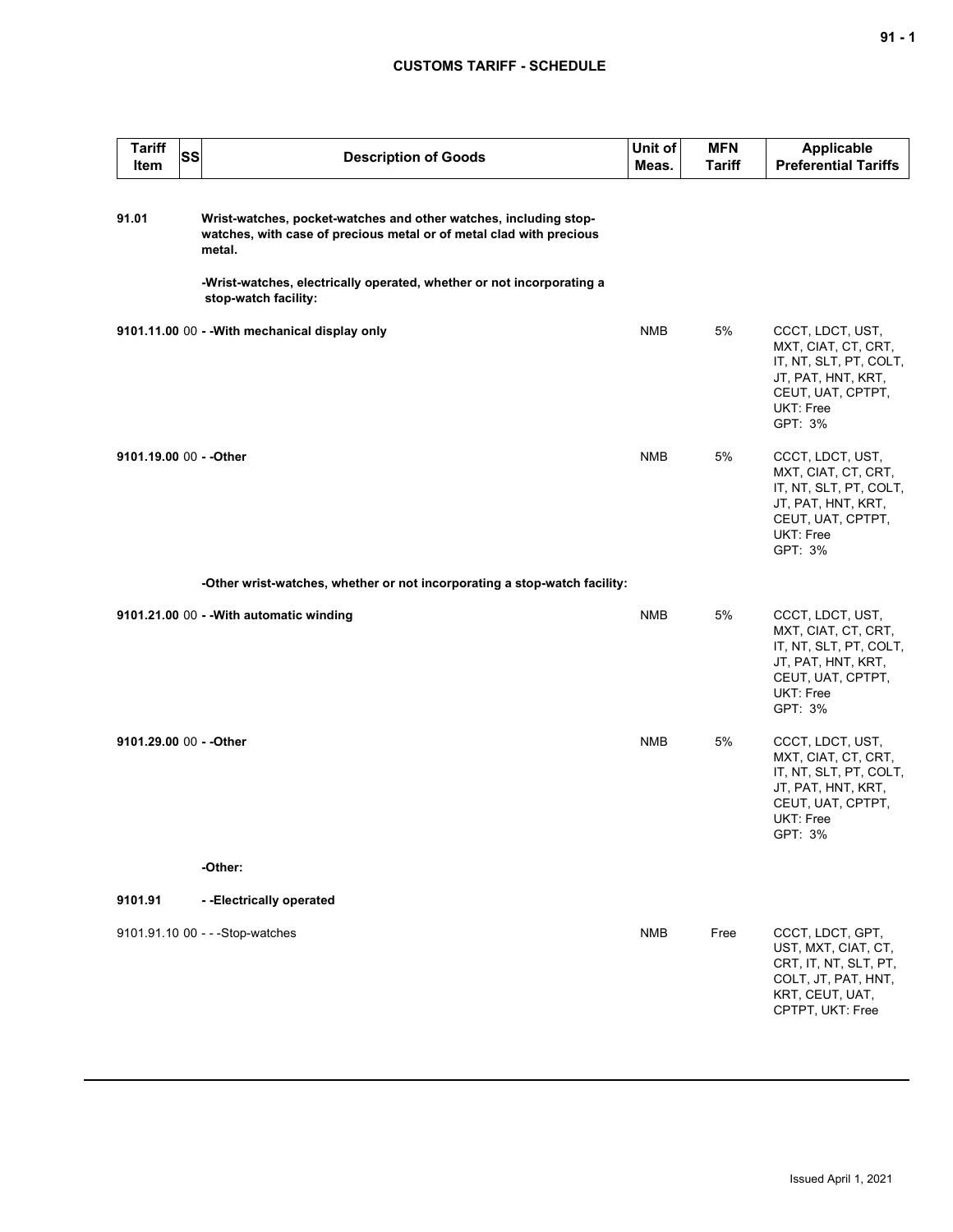| <b>Tariff</b><br>SS               | <b>Description of Goods</b>                                                                                     | Unit of<br>Meas. | <b>MFN</b><br><b>Tariff</b> | Applicable<br><b>Preferential Tariffs</b>                                                                                                   |
|-----------------------------------|-----------------------------------------------------------------------------------------------------------------|------------------|-----------------------------|---------------------------------------------------------------------------------------------------------------------------------------------|
| Item<br>9101.91.90 00 - - - Other |                                                                                                                 | <b>NMB</b>       | 5%                          | CCCT, LDCT, UST,                                                                                                                            |
|                                   |                                                                                                                 |                  |                             | MXT, CIAT, CT, CRT,<br>IT, NT, SLT, PT, COLT,<br>JT, PAT, HNT, KRT,<br>CEUT, UAT, CPTPT,<br>UKT: Free<br>GPT: 3%                            |
| 9101.99.00 00 - - Other           |                                                                                                                 | <b>NMB</b>       | 5%                          | CCCT, LDCT, UST,<br>MXT, CIAT, CT, CRT,<br>IT, NT, SLT, PT, COLT,<br>JT, PAT, HNT, KRT,<br>CEUT, UAT, CPTPT,<br>UKT: Free<br>GPT: 3%        |
| 91.02                             | Wrist-watches, pocket-watches and other watches, including stop-<br>watches, other than those of heading 91.01. |                  |                             |                                                                                                                                             |
|                                   | -Wrist-watches, electrically operated, whether or not incorporating a<br>stop-watch facility:                   |                  |                             |                                                                                                                                             |
|                                   | 9102.11.00 00 - - With mechanical display only                                                                  | <b>NMB</b>       | 5%                          | CCCT, LDCT, UST,<br>MXT, CIAT, CT, CRT,<br>IT, NT, SLT, PT, COLT,<br>JT, PAT, HNT, KRT,<br>CEUT, UAT, CPTPT,<br>UKT: Free<br>GPT: 3%        |
|                                   | 9102.12.00 00 - - With opto-electronic display only                                                             | <b>NMB</b>       | 5%                          | CCCT, LDCT, UST,<br>MXT, CIAT, CT, CRT,<br>IT, NT, SLT, PT, COLT,<br>JT, PAT, HNT, KRT,<br>CEUT, UAT, CPTPT,<br>UKT: Free<br>GPT: 3%        |
| 9102.19.00 00 - - Other           |                                                                                                                 | <b>NMB</b>       | 5%                          | CCCT, LDCT, UST,<br>MXT, CIAT, CT, CRT,<br>IT, NT, SLT, PT, COLT,<br>JT, PAT, HNT, KRT,<br>CEUT, UAT, CPTPT,<br><b>UKT: Free</b><br>GPT: 3% |
|                                   | -Other wrist-watches, whether or not incorporating a stop-watch facility:                                       |                  |                             |                                                                                                                                             |
|                                   | 9102.21.00 00 - - With automatic winding                                                                        | <b>NMB</b>       | 5%                          | CCCT, LDCT, UST,<br>MXT, CIAT, CT, CRT,<br>IT, NT, SLT, PT, COLT,<br>JT, PAT, HNT, KRT,<br>CEUT, UAT, CPTPT,<br>UKT: Free<br>GPT: 3%        |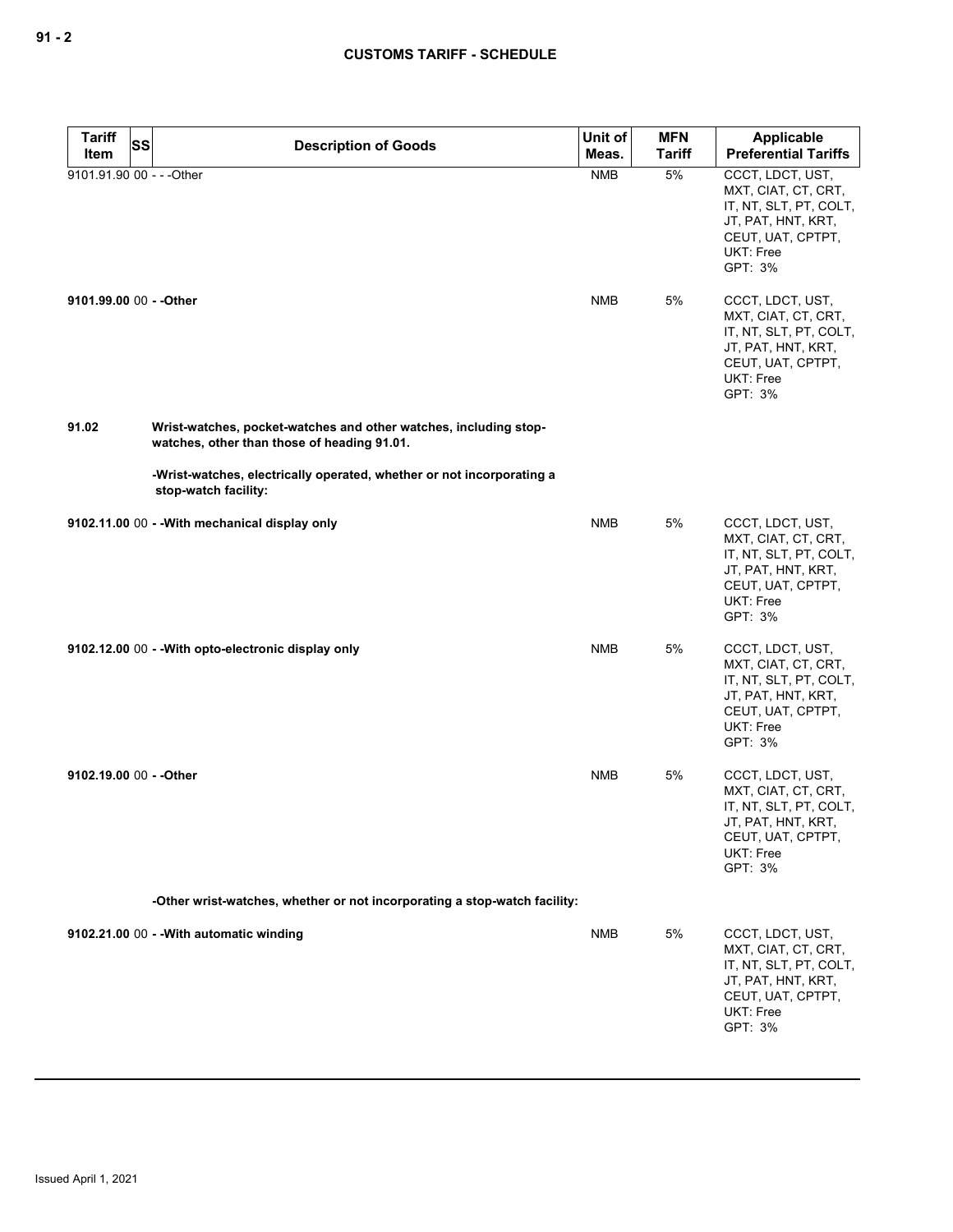| <b>Tariff</b><br>Item    | SS | <b>Description of Goods</b>                                     | Unit of<br>Meas. | <b>MFN</b><br><b>Tariff</b> | <b>Applicable</b><br><b>Preferential Tariffs</b>                                                                                     |
|--------------------------|----|-----------------------------------------------------------------|------------------|-----------------------------|--------------------------------------------------------------------------------------------------------------------------------------|
| 9102.29.00 00 - -Other   |    |                                                                 | <b>NMB</b>       | 5%                          | CCCT, LDCT, UST,<br>MXT, CIAT, CT, CRT,<br>IT, NT, SLT, PT, COLT,<br>JT, PAT, HNT, KRT,<br>CEUT, UAT, CPTPT,<br>UKT: Free<br>GPT: 3% |
|                          |    | -Other:                                                         |                  |                             |                                                                                                                                      |
| 9102.91                  |    | --Electrically operated                                         |                  |                             |                                                                                                                                      |
|                          |    | 9102.91.10 00 - - -Stop-watches                                 | <b>NMB</b>       | Free                        | CCCT, LDCT, GPT,<br>UST, MXT, CIAT, CT,<br>CRT, IT, NT, SLT, PT,<br>COLT, JT, PAT, HNT,<br>KRT, CEUT, UAT,<br>CPTPT, UKT: Free       |
| 9102.91.90 00 - - -Other |    |                                                                 | <b>NMB</b>       | 5%                          | CCCT, LDCT, UST,<br>MXT, CIAT, CT, CRT,<br>IT, NT, SLT, PT, COLT,<br>JT, PAT, HNT, KRT,<br>CEUT, UAT, CPTPT,<br>UKT: Free<br>GPT: 3% |
|                          |    |                                                                 | <b>NMB</b>       | 5%                          | CCCT, LDCT, UST,<br>MXT, CIAT, CT, CRT,<br>IT, NT, SLT, PT, COLT,<br>JT, PAT, HNT, KRT,<br>CEUT, UAT, CPTPT,<br>UKT: Free<br>GPT: 3% |
| 91.03                    |    | Clocks with watch movements, excluding clocks of heading 91.04. |                  |                             |                                                                                                                                      |
|                          |    | 9103.10.00 00 - Electrically operated                           | <b>NMB</b>       | 11%                         | CCCT, LDCT, UST,<br>MXT, CIAT, CT, CRT,<br>IT, NT, SLT, PT, COLT,<br>JT, PAT, HNT, KRT,<br>CEUT, UAT, CPTPT,<br>UKT: Free<br>GPT: 8% |
| 9103.90.00 00 -Other     |    |                                                                 | <b>NMB</b>       | 14%                         | CCCT, LDCT, UST,<br>MXT, CIAT, CT, CRT,<br>IT, NT, SLT, PT, COLT,<br>JT, PAT, HNT, KRT,<br>CEUT, UAT, CPTPT,<br>UKT: Free<br>GPT: 8% |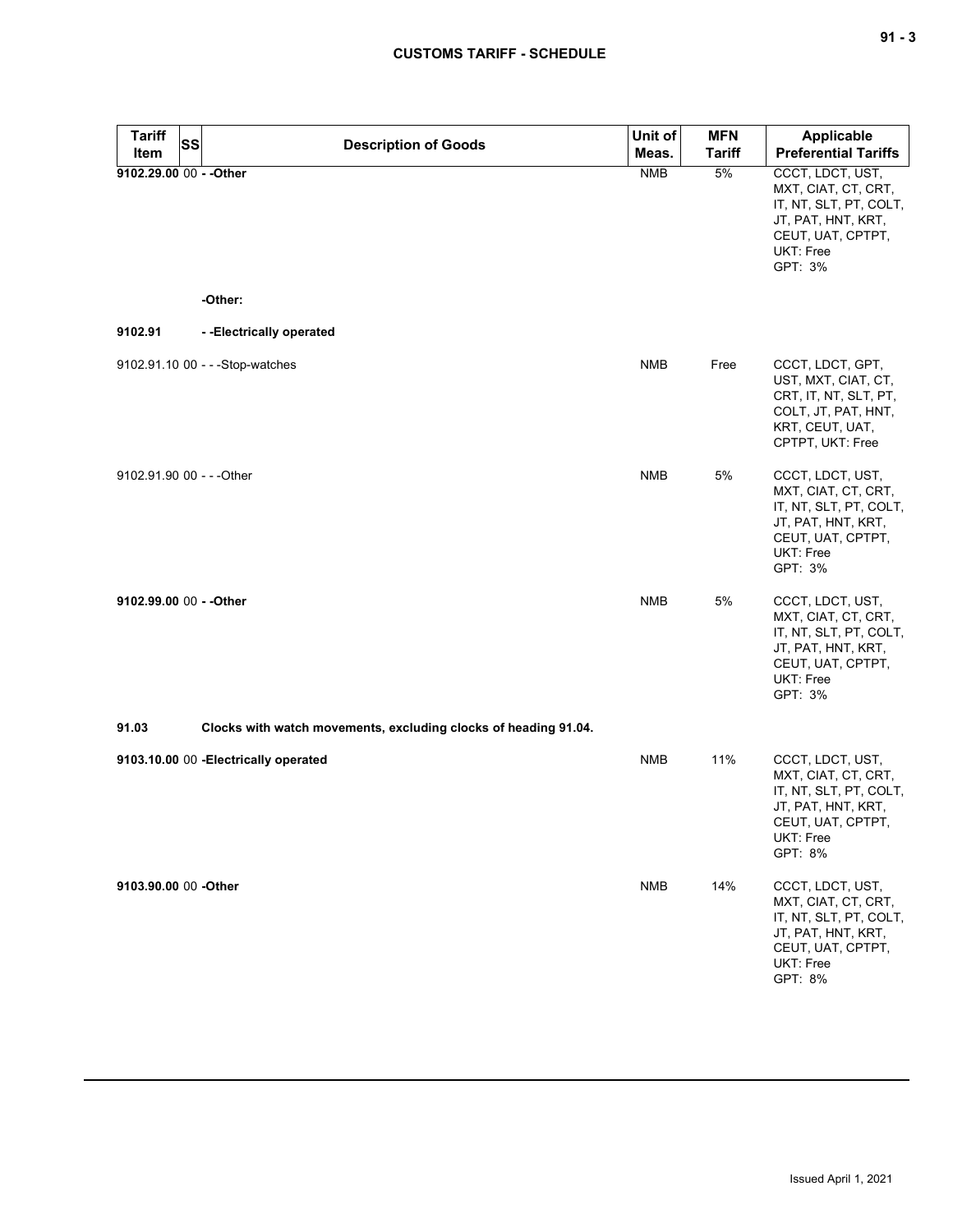| <b>Tariff</b><br><b>SS</b><br>Item | <b>Description of Goods</b>                                                                                                           | Unit of<br>Meas. | <b>MFN</b><br><b>Tariff</b> | Applicable<br><b>Preferential Tariffs</b>                                                                                            |
|------------------------------------|---------------------------------------------------------------------------------------------------------------------------------------|------------------|-----------------------------|--------------------------------------------------------------------------------------------------------------------------------------|
| 91.05                              | 9104.00.00 00 Instrument panel clocks and clocks of a similar type for vehicles,<br>aircraft, spacecraft or vessels.<br>Other clocks. | <b>NMB</b>       | Free                        | CCCT, LDCT, GPT,<br>UST, MXT, CIAT, CT,<br>CRT, IT, NT, SLT, PT,<br>COLT, JT, PAT, HNT,<br>KRT, CEUT, UAT,<br>CPTPT, UKT: Free       |
|                                    | -Alarm clocks:                                                                                                                        |                  |                             |                                                                                                                                      |
|                                    | 9105.11.00 00 - - Electrically operated                                                                                               | <b>NMB</b>       | 14%                         | CCCT, LDCT, UST,<br>MXT, CIAT, CT, CRT,<br>IT, NT, SLT, PT, COLT,<br>JT, PAT, HNT, KRT,<br>CEUT, UAT, CPTPT,<br>UKT: Free<br>GPT: 8% |
| 9105.19.00 00 - - Other            |                                                                                                                                       | <b>NMB</b>       | 14%                         | CCCT, LDCT, UST,<br>MXT, CIAT, CT, CRT,<br>IT, NT, SLT, PT, COLT,<br>JT, PAT, HNT, KRT,<br>CEUT, UAT, CPTPT,<br>UKT: Free<br>GPT: 8% |
|                                    | -Wall clocks:                                                                                                                         |                  |                             |                                                                                                                                      |
| 9105.21                            | --Electrically operated                                                                                                               |                  |                             |                                                                                                                                      |
|                                    | 9105.21.10 00 - - - Clock systems                                                                                                     |                  | 6.5%                        | CCCT, LDCT, UST,<br>MXT, CIAT, CT, CRT,<br>IT, NT, SLT, PT, COLT,<br>JT, PAT, HNT, KRT,<br>CEUT, UAT, CPTPT,<br>UKT: Free<br>GPT: 3% |
| 9105.21.90 00 - - - Other          |                                                                                                                                       |                  | 14%                         | CCCT, LDCT, UST,<br>MXT, CIAT, CT, CRT,<br>IT, NT, SLT, PT, COLT,<br>JT, PAT, HNT, KRT,<br>CEUT, UAT, CPTPT,<br>UKT: Free<br>GPT: 8% |
| 9105.29.00 00 - - Other            |                                                                                                                                       | <b>NMB</b>       | 14%                         | CCCT, LDCT, UST,<br>MXT, CIAT, CT, CRT,<br>IT, NT, SLT, PT, COLT,<br>JT, PAT, HNT, KRT,<br>CEUT, UAT, CPTPT,<br>UKT: Free<br>GPT: 8% |
|                                    | -Other:                                                                                                                               |                  |                             |                                                                                                                                      |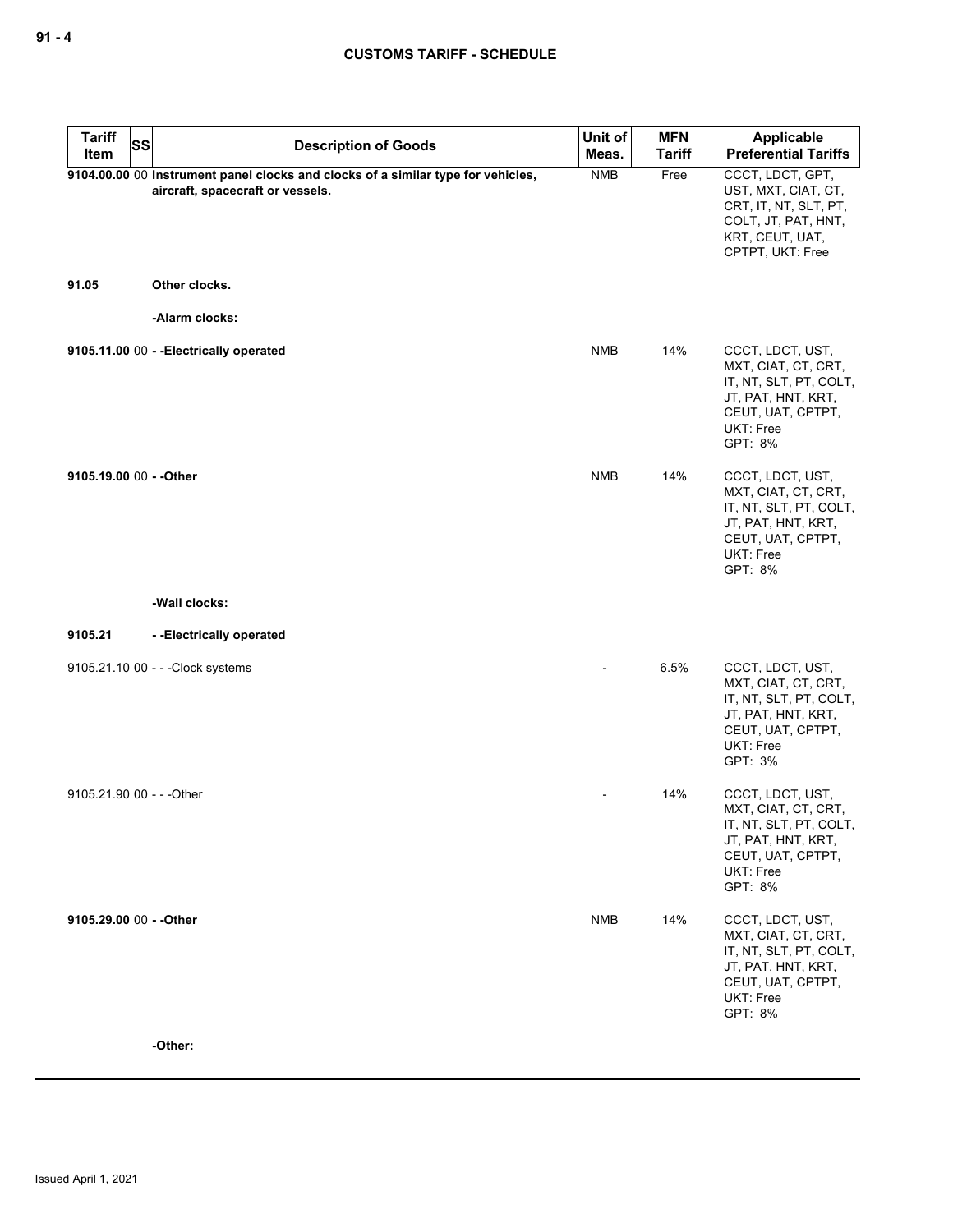| <b>Tariff</b><br><b>SS</b><br>Item | <b>Description of Goods</b>                                                                                                                                                                                                      | Unit of<br>Meas. | <b>MFN</b><br><b>Tariff</b> | Applicable<br><b>Preferential Tariffs</b>                                                                                            |
|------------------------------------|----------------------------------------------------------------------------------------------------------------------------------------------------------------------------------------------------------------------------------|------------------|-----------------------------|--------------------------------------------------------------------------------------------------------------------------------------|
| 9105.91                            | --Electrically operated                                                                                                                                                                                                          |                  |                             |                                                                                                                                      |
|                                    | 9105.91.10 00 - - - Clock systems                                                                                                                                                                                                |                  | 5%                          | CCCT, LDCT, UST,<br>MXT, CIAT, CT, CRT,<br>IT, NT, SLT, PT, COLT,<br>JT, PAT, HNT, KRT,<br>CEUT, UAT, CPTPT,<br>UKT: Free<br>GPT: 3% |
|                                    | 9105.91.20 00 - - - Chronometers for aircraft or vessels                                                                                                                                                                         |                  | Free                        | CCCT, LDCT, GPT,<br>UST, MXT, CIAT, CT,<br>CRT, IT, NT, SLT, PT,<br>COLT, JT, PAT, HNT,<br>KRT, CEUT, UAT,<br>CPTPT, UKT: Free       |
| 9105.91.90 00 - - - Other          |                                                                                                                                                                                                                                  |                  | 14%                         | CCCT, LDCT, UST,<br>MXT, CIAT, CT, CRT,<br>IT, NT, SLT, PT, COLT,<br>JT, PAT, HNT, KRT,<br>CEUT, UAT, CPTPT,<br>UKT: Free<br>GPT: 8% |
| 9105.99                            | - -Other                                                                                                                                                                                                                         |                  |                             |                                                                                                                                      |
|                                    | 9105.99.10 00 - - - Chronometers for aircraft or vessels                                                                                                                                                                         |                  | Free                        | CCCT, LDCT, GPT,<br>UST, MXT, CIAT, CT,<br>CRT, IT, NT, SLT, PT,<br>COLT, JT, PAT, HNT,<br>KRT, CEUT, UAT,<br>CPTPT, UKT: Free       |
| 9105.99.90 00 - - - Other          |                                                                                                                                                                                                                                  |                  | 11%                         | CCCT, LDCT, UST,<br>MXT, CIAT, CT, CRT,<br>IT, NT, SLT, PT, COLT,<br>JT, PAT, HNT, KRT,<br>CEUT, UAT, CPTPT,<br>UKT: Free<br>GPT: 8% |
| 91.06                              | Time of day recording apparatus and apparatus for measuring,<br>recording or otherwise indicating intervals of time, with clock or watch<br>movement or with synchronous motor (for example, time-registers,<br>time-recorders). |                  |                             |                                                                                                                                      |
| 9106.90                            | 9106.10.00 00 - Time-registers; time-recorders<br>-Other                                                                                                                                                                         |                  | Free                        | CCCT, LDCT, GPT,<br>UST, MXT, CIAT, CT,<br>CRT, IT, NT, SLT, PT,<br>COLT, JT, PAT, HNT,<br>KRT, CEUT, UAT,<br>CPTPT, UKT: Free       |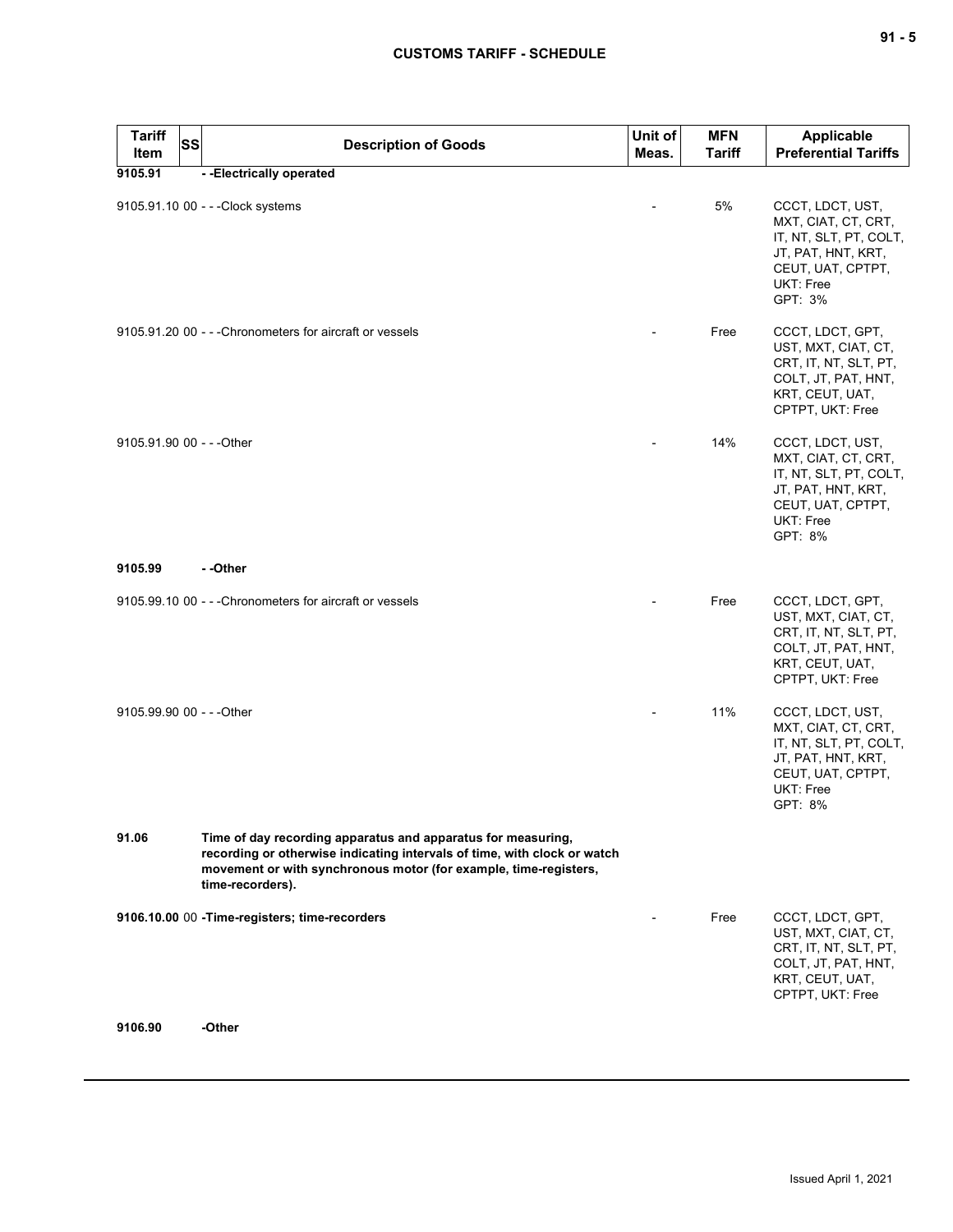| <b>Tariff</b><br><b>SS</b> | <b>Description of Goods</b>                                                                                                          | Unit of    | <b>MFN</b>    | <b>Applicable</b>                                                                                                              |
|----------------------------|--------------------------------------------------------------------------------------------------------------------------------------|------------|---------------|--------------------------------------------------------------------------------------------------------------------------------|
| Item                       |                                                                                                                                      | Meas.      | <b>Tariff</b> | <b>Preferential Tariffs</b>                                                                                                    |
|                            | 9106.90.10 00 - - - Parking meters                                                                                                   | <b>NMB</b> | 14%           | CCCT, LDCT, GPT,<br>UST, MXT, CIAT, CT,<br>CRT, IT, NT, SLT, PT,<br>COLT, JT, PAT, HNT,<br>KRT, CEUT, UAT,<br>CPTPT, UKT: Free |
| 9106.90.90 00 - - - Other  |                                                                                                                                      |            | Free          | CCCT, LDCT, GPT,<br>UST, MXT, CIAT, CT,<br>CRT, IT, NT, SLT, PT,<br>COLT, JT, PAT, HNT,<br>KRT, CEUT, UAT,<br>CPTPT, UKT: Free |
| 9107.00                    | Time switches with clock or watch movement or with synchronous<br>motor.                                                             |            |               |                                                                                                                                |
|                            | 9107.00.10 00 - - - Electro-mechanical irrigation controllers;<br>Time switches for use in the manufacture of machinery or equipment | <b>NMB</b> | Free          | CCCT, LDCT, GPT,<br>UST, MXT, CIAT, CT,<br>CRT, IT, NT, SLT, PT,<br>COLT, JT, PAT, HNT,<br>KRT, CEUT, UAT,<br>CPTPT, UKT: Free |
| 9107.00.90 00 - - - Other  |                                                                                                                                      | <b>NMB</b> | 6.5%          | CCCT, LDCT, GPT,<br>UST, MXT, CIAT, CT,<br>CRT, IT, NT, SLT, PT,<br>COLT, JT, PAT, HNT,<br>KRT, CEUT, UAT,<br>CPTPT, UKT: Free |
| 91.08                      | Watch movements, complete and assembled.                                                                                             |            |               |                                                                                                                                |
|                            | -Electrically operated:                                                                                                              |            |               |                                                                                                                                |
|                            | 9108.11.00 00 - - With mechanical display only or with a device to which a mechanical<br>display can be incorporated                 | <b>NMB</b> | Free          | CCCT, LDCT, GPT,<br>UST, MXT, CIAT, CT,<br>CRT, IT, NT, SLT, PT,<br>COLT, JT, PAT, HNT,<br>KRT, CEUT, UAT,<br>CPTPT, UKT: Free |
|                            | 9108.12.00 00 - - With opto-electronic display only                                                                                  | <b>NMB</b> | Free          | CCCT, LDCT, GPT,<br>UST, MXT, CIAT, CT,<br>CRT, IT, NT, SLT, PT,<br>COLT, JT, PAT, HNT,<br>KRT, CEUT, UAT,<br>CPTPT, UKT: Free |
| 9108.19.00 00 - - Other    |                                                                                                                                      | <b>NMB</b> | Free          | CCCT, LDCT, GPT,<br>UST, MXT, CIAT, CT,<br>CRT, IT, NT, SLT, PT,<br>COLT, JT, PAT, HNT,<br>KRT, CEUT, UAT,<br>CPTPT, UKT: Free |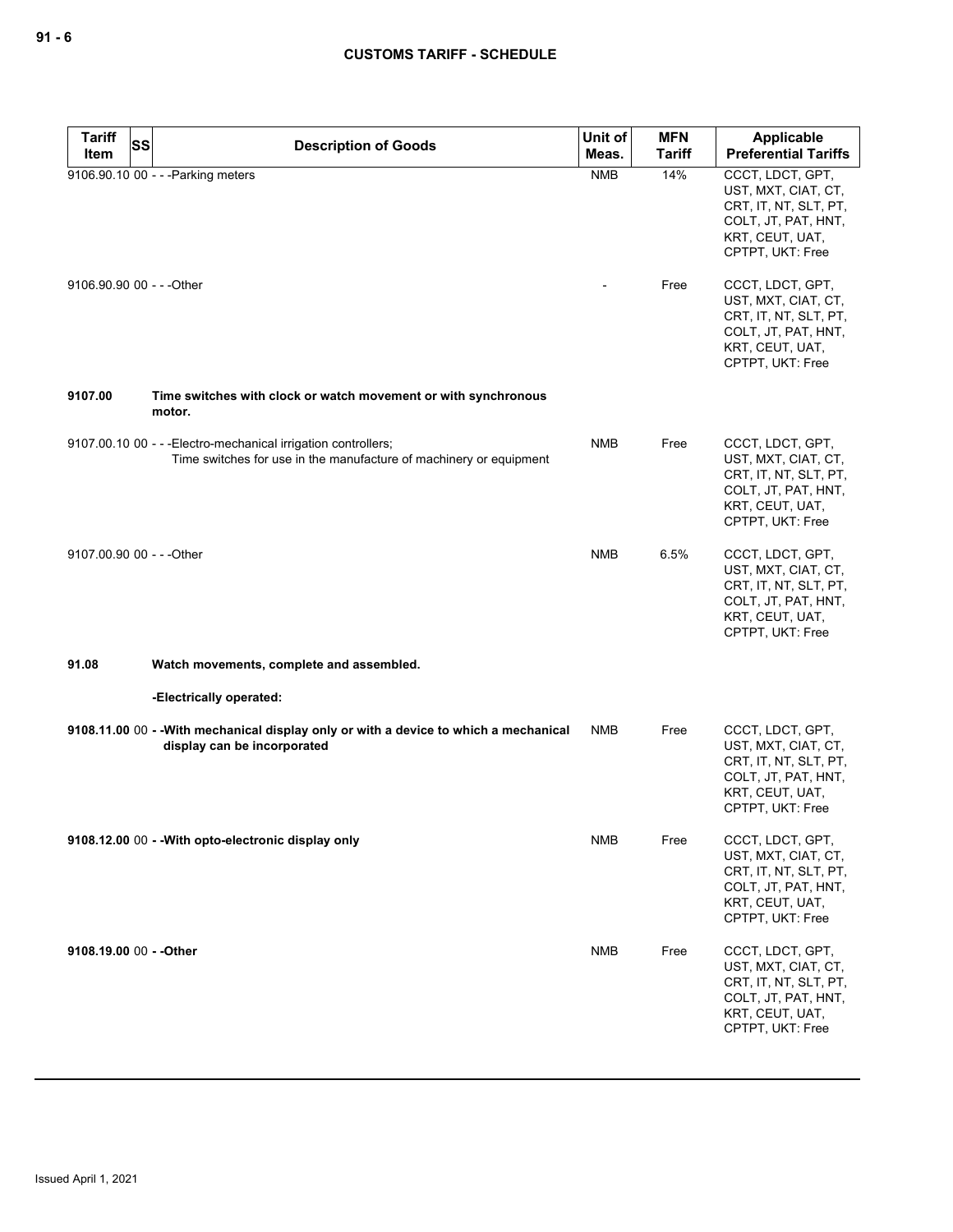| ×<br>۰. |  |  |
|---------|--|--|
|---------|--|--|

| <b>Tariff</b>         | <b>SS</b> | <b>Description of Goods</b>                                                                                                                                               | Unit of    | <b>MFN</b>    | <b>Applicable</b>                                                                                                              |
|-----------------------|-----------|---------------------------------------------------------------------------------------------------------------------------------------------------------------------------|------------|---------------|--------------------------------------------------------------------------------------------------------------------------------|
| Item                  |           |                                                                                                                                                                           | Meas.      | <b>Tariff</b> | <b>Preferential Tariffs</b>                                                                                                    |
|                       |           | 9108.20.00 00 - With automatic winding                                                                                                                                    | <b>NMB</b> | Free          | CCCT, LDCT, GPT,<br>UST, MXT, CIAT, CT,<br>CRT, IT, NT, SLT, PT,<br>COLT, JT, PAT, HNT,<br>KRT, CEUT, UAT,<br>CPTPT, UKT: Free |
| 9108.90.00 00 -Other  |           |                                                                                                                                                                           | <b>NMB</b> | Free          | CCCT, LDCT, GPT,<br>UST, MXT, CIAT, CT,<br>CRT, IT, NT, SLT, PT,<br>COLT, JT, PAT, HNT,<br>KRT, CEUT, UAT,<br>CPTPT, UKT: Free |
| 91.09                 |           | Clock movements, complete and assembled.                                                                                                                                  |            |               |                                                                                                                                |
|                       |           | 9109.10.00 00 - Electrically operated                                                                                                                                     | <b>NMB</b> | Free          | CCCT, LDCT, GPT,<br>UST, MXT, CIAT, CT,<br>CRT, IT, NT, SLT, PT,<br>COLT, JT, PAT, HNT,<br>KRT, CEUT, UAT,<br>CPTPT, UKT: Free |
| 9109.90.00 00 - Other |           |                                                                                                                                                                           | <b>NMB</b> | Free          | CCCT, LDCT, GPT,<br>UST, MXT, CIAT, CT,<br>CRT, IT, NT, SLT, PT,<br>COLT, JT, PAT, HNT,<br>KRT, CEUT, UAT,<br>CPTPT, UKT: Free |
| 91.10                 |           | Complete watch or clock movements, unassembled or partly assembled<br>(movement sets); incomplete watch or clock movements, assembled;<br>rough watch or clock movements. |            |               |                                                                                                                                |
|                       |           | -Of watches:                                                                                                                                                              |            |               |                                                                                                                                |
|                       |           | 9110.11.00 00 - -Complete movements, unassembled or partly assembled (movement<br>sets)                                                                                   | <b>NMB</b> | Free          | CCCT, LDCT, GPT,<br>UST, MXT, CIAT, CT,<br>CRT, IT, NT, SLT, PT,<br>COLT, JT, PAT, HNT,<br>KRT, CEUT, UAT,<br>CPTPT, UKT: Free |
|                       |           | 9110.12.00 00 - - Incomplete movements, assembled                                                                                                                         | NMB        | Free          | CCCT, LDCT, GPT,<br>UST, MXT, CIAT, CT,<br>CRT, IT, NT, SLT, PT,<br>COLT, JT, PAT, HNT,<br>KRT, CEUT, UAT,<br>CPTPT, UKT: Free |
|                       |           | 9110.19.00 00 - - Rough movements                                                                                                                                         |            | Free          | CCCT, LDCT, GPT,<br>UST, MXT, CIAT, CT,<br>CRT, IT, NT, SLT, PT,<br>COLT, JT, PAT, HNT,<br>KRT, CEUT, UAT,<br>CPTPT, UKT: Free |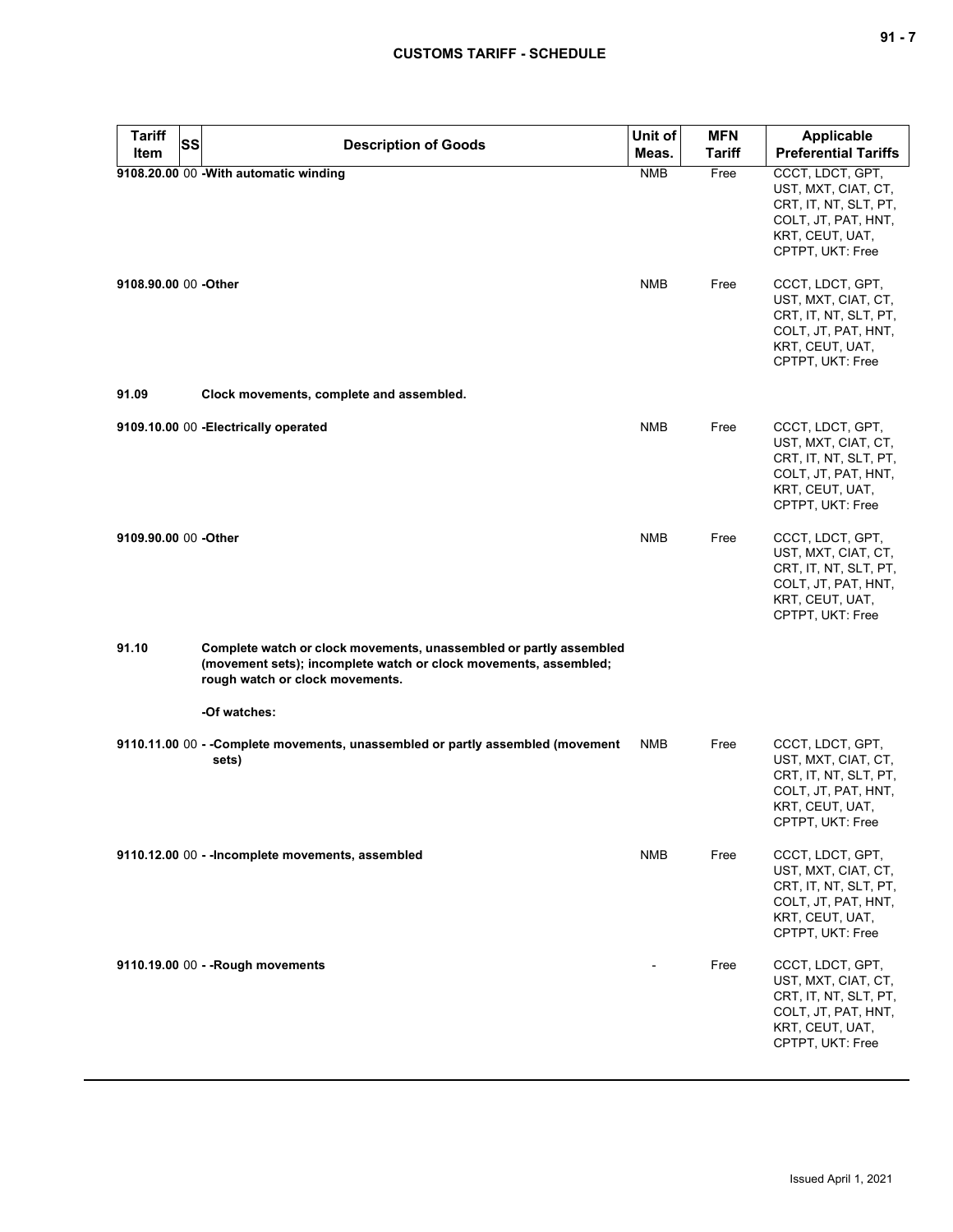| <b>Tariff</b><br><b>SS</b> | <b>Description of Goods</b>                                                                    | Unit of    | <b>MFN</b>    | <b>Applicable</b>                                                                                                              |
|----------------------------|------------------------------------------------------------------------------------------------|------------|---------------|--------------------------------------------------------------------------------------------------------------------------------|
| Item                       |                                                                                                | Meas.      | <b>Tariff</b> | <b>Preferential Tariffs</b>                                                                                                    |
| 9110.90.00 00 -Other       |                                                                                                | <b>NMB</b> | Free          | CCCT, LDCT, GPT,<br>UST, MXT, CIAT, CT,<br>CRT, IT, NT, SLT, PT,<br>COLT, JT, PAT, HNT,<br>KRT, CEUT, UAT,<br>CPTPT, UKT: Free |
| 91.11                      | Watch cases and parts thereof.                                                                 |            |               |                                                                                                                                |
|                            | 9111.10.00 00 - Cases of precious metal or of metal clad with precious metal                   | <b>NMB</b> | Free          | CCCT, LDCT, GPT,<br>UST, MXT, CIAT, CT,<br>CRT, IT, NT, SLT, PT,<br>COLT, JT, PAT, HNT,<br>KRT, CEUT, UAT,<br>CPTPT, UKT: Free |
|                            | 9111.20.00 00 -Cases of base metal, whether or not gold- or silver-plated                      | <b>NMB</b> | Free          | CCCT, LDCT, GPT,<br>UST, MXT, CIAT, CT,<br>CRT, IT, NT, SLT, PT,<br>COLT, JT, PAT, HNT,<br>KRT, CEUT, UAT,<br>CPTPT, UKT: Free |
|                            | 9111.80.00 00 - Other cases                                                                    | <b>NMB</b> | Free          | CCCT, LDCT, GPT,<br>UST, MXT, CIAT, CT,<br>CRT, IT, NT, SLT, PT,<br>COLT, JT, PAT, HNT,<br>KRT, CEUT, UAT,<br>CPTPT, UKT: Free |
| 9111.90.00 00 - Parts      |                                                                                                |            | Free          | CCCT, LDCT, GPT,<br>UST, MXT, CIAT, CT,<br>CRT, IT, NT, SLT, PT,<br>COLT, JT, PAT, HNT,<br>KRT, CEUT, UAT,<br>CPTPT, UKT: Free |
| 91.12                      | Clock cases and cases of a similar type for other goods of this Chapter,<br>and parts thereof. |            |               |                                                                                                                                |
| 9112.20.00 00 - Cases      |                                                                                                | NMB        | Free          | CCCT, LDCT, GPT,<br>UST, MXT, CIAT, CT,<br>CRT, IT, NT, SLT, PT,<br>COLT, JT, PAT, HNT,<br>KRT, CEUT, UAT,<br>CPTPT, UKT: Free |
| 9112.90.00 00 - Parts      |                                                                                                |            | Free          | CCCT, LDCT, GPT,<br>UST, MXT, CIAT, CT,<br>CRT, IT, NT, SLT, PT,<br>COLT, JT, PAT, HNT,<br>KRT, CEUT, UAT,<br>CPTPT, UKT: Free |
| 91.13                      | Watch straps, watch bands and watch bracelets, and parts thereof.                              |            |               |                                                                                                                                |
| 9113.10                    | -Of precious metal or of metal clad with precious metal                                        |            |               |                                                                                                                                |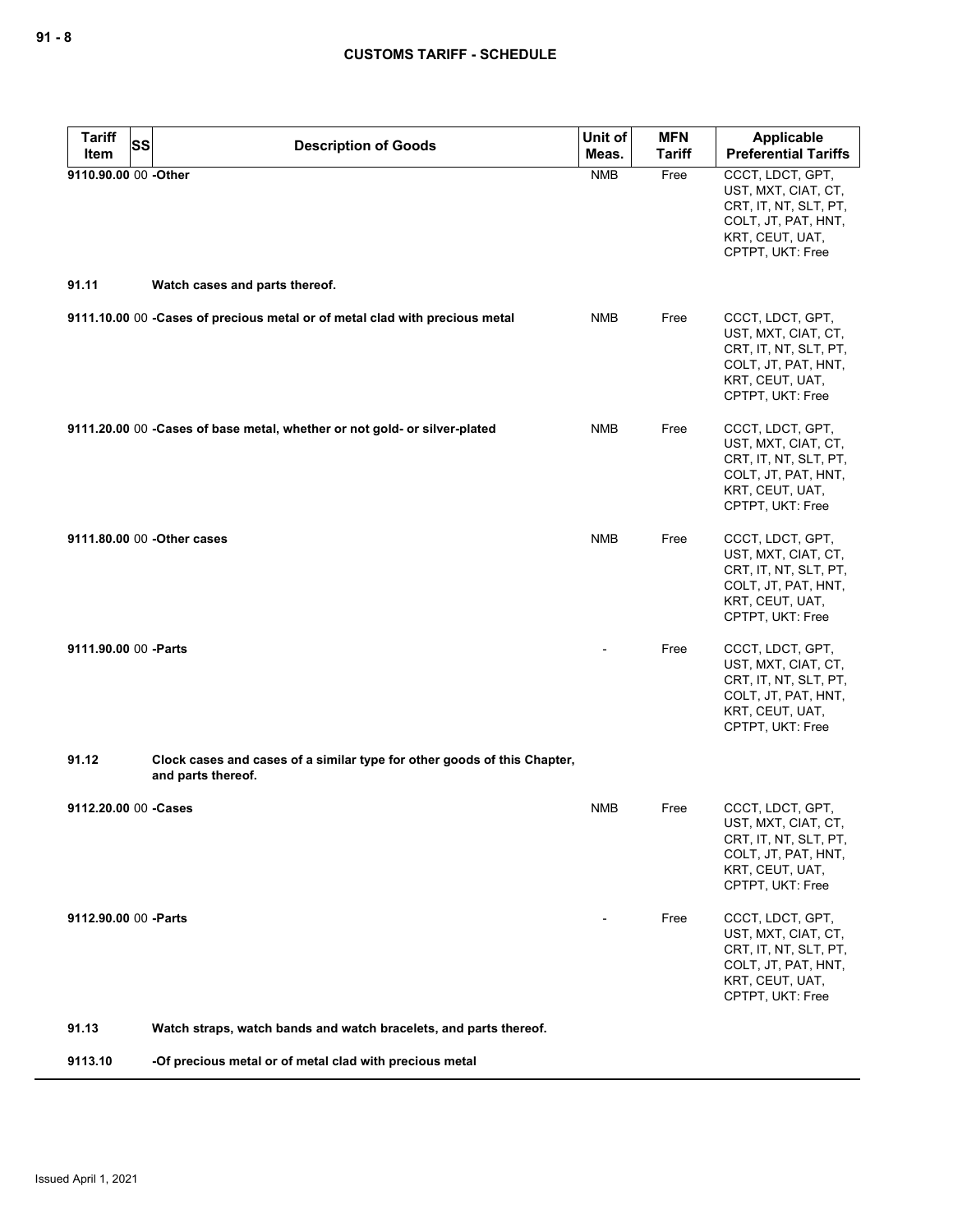# **CUSTOMS TARIFF - SCHEDULE**

| <b>Tariff</b><br><b>SS</b><br>Item | <b>Description of Goods</b>                               | Unit of<br>Meas. | <b>MFN</b><br>Tariff | Applicable<br><b>Preferential Tariffs</b>                                                                                            |
|------------------------------------|-----------------------------------------------------------|------------------|----------------------|--------------------------------------------------------------------------------------------------------------------------------------|
|                                    | 9113.10.10 00 - - - For use in the manufacture of watches |                  | Free                 | CCCT, LDCT, GPT,<br>UST, MXT, CIAT, CT,<br>CRT, IT, NT, SLT, PT,<br>COLT, JT, PAT, HNT,<br>KRT, CEUT, UAT,<br>CPTPT, UKT: Free       |
| 9113.10.90 00 - - - Other          |                                                           |                  | 4.5%                 | CCCT, LDCT, GPT,<br>UST, MXT, CIAT, CT,<br>CRT, IT, NT, SLT, PT,<br>COLT, JT, PAT, HNT,<br>KRT, CEUT, UAT,<br>CPTPT, UKT: Free       |
| 9113.20                            | -Of base metal, whether or not gold- or silver-plated     |                  |                      |                                                                                                                                      |
|                                    | 9113.20.10 00 - - - For use in the manufacture of watches |                  | Free                 | CCCT, LDCT, GPT,<br>UST, MXT, CIAT, CT,<br>CRT, IT, NT, SLT, PT,<br>COLT, JT, PAT, HNT,<br>KRT, CEUT, UAT,<br>CPTPT, UKT: Free       |
| 9113.20.90 00 - - - Other          |                                                           |                  | 5%                   | CCCT, LDCT, UST,<br>MXT, CIAT, CT, CRT,<br>IT, NT, SLT, PT, COLT,<br>JT, PAT, HNT, KRT,<br>CEUT, UAT, CPTPT,<br>UKT: Free<br>GPT: 5% |
| 9113.90.00                         | -Other                                                    |                  | Free                 | CCCT, LDCT, GPT,<br>UST, MXT, CIAT, CT,<br>CRT, IT, NT, SLT, PT,<br>COLT, JT, PAT, HNT,<br>KRT, CEUT, UAT,<br>CPTPT, UKT: Free       |
|                                    |                                                           |                  |                      |                                                                                                                                      |
| 91.14                              | Other clock or watch parts.                               |                  |                      |                                                                                                                                      |
|                                    | 9114.10.00 00 -Springs, including hair-springs            |                  | Free                 | CCCT, LDCT, GPT,<br>UST, MXT, CIAT, CT,<br>CRT, IT, NT, SLT, PT,<br>COLT, JT, PAT, HNT,<br>KRT, CEUT, UAT,<br>CPTPT, UKT: Free       |
| 9114.30.00 00 -Dials               |                                                           |                  | Free                 | CCCT, LDCT, GPT,<br>UST, MXT, CIAT, CT,<br>CRT, IT, NT, SLT, PT,<br>COLT, JT, PAT, HNT,<br>KRT, CEUT, UAT,<br>CPTPT, UKT: Free       |